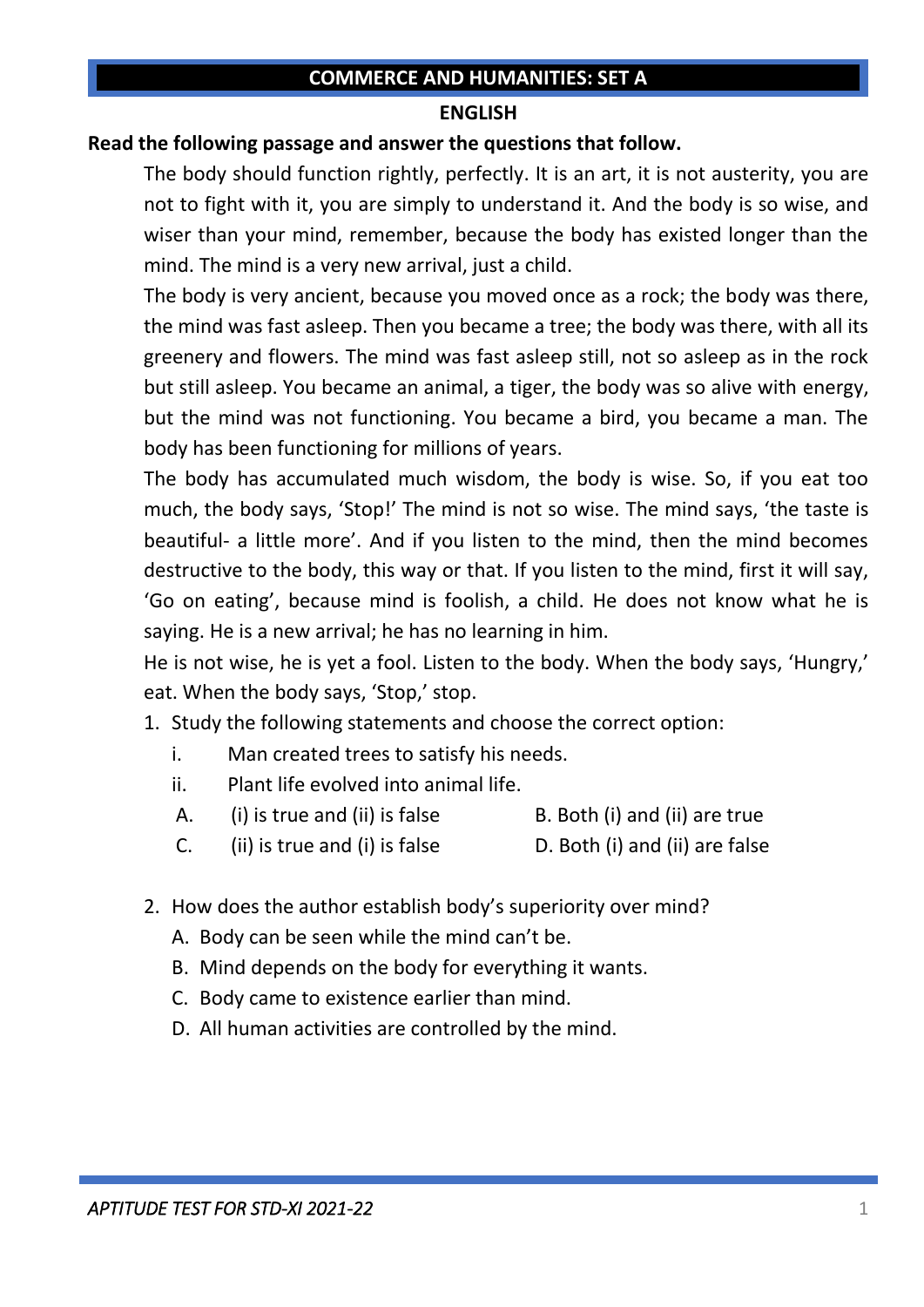- 3. Which word among the following means the same as 'accumulated'?
	- A. assembled B. saved
		-

- C. collected D. decided
- 4. Which of the following statements is not true?
	- A. Mind also underwent an evolution when body did.
	- B. Mind of a tiger is non-functional.
	- C. When we get obese our mind is responsible for it.
	- D. Mind guides us in all our activities.

# **Fill in the blanks with appropriate verb forms from the given options.**

The number of electric vehicles on the road around the world 5). 25 million by 2030, the International Energy Agency 6). The world's fleet of electric vehicles 7). \_\_\_\_\_\_\_\_\_\_\_\_\_\_\_ 54 percent to about 3.1 million in 2017. The IEA says government policy 8). The to be the linchpin for electric vehicle adoption. 5. A. hit B. will hit C. will have hit D. will be hitting 6. A. forecast B. forecasted C. forecasting D. forecasts

7. A. grow B. grew C. grows D. grown 8. A. will continue B. continue C. is continuing D. will be continuing

# **Read the following conversation and fill in the blanks with appropriate options.**

Raj: What are you doing here, Mohan? I haven't seen you since May.

Mohan: I've just come back from my holiday in Goa.

Raj: Did you enjoy it?

Mohan: I love Goa. And the people over there are so friendly.

Raj asked Mohan 9). \_\_\_\_\_\_\_\_\_\_\_\_\_\_\_\_\_\_\_\_\_\_\_ as he had not seen him since May.

Mohan replied that 10). \_\_\_\_\_\_\_\_\_\_\_\_\_\_\_\_\_. Raj again asked him 11). \_\_\_\_\_\_\_\_\_.

Mohan said that he loved Goa and 12).

- 9. A. what was he doing there **B.** what he was doing there
	- C. what he is doing there **D.** what he was doing here
- 10.A. he has just come back from his holiday in Goa
	- B. he has just came back from his holiday in Goa
	- C. he had just come back from his holiday in Goa
	- D. he had just came back from his holiday in Goa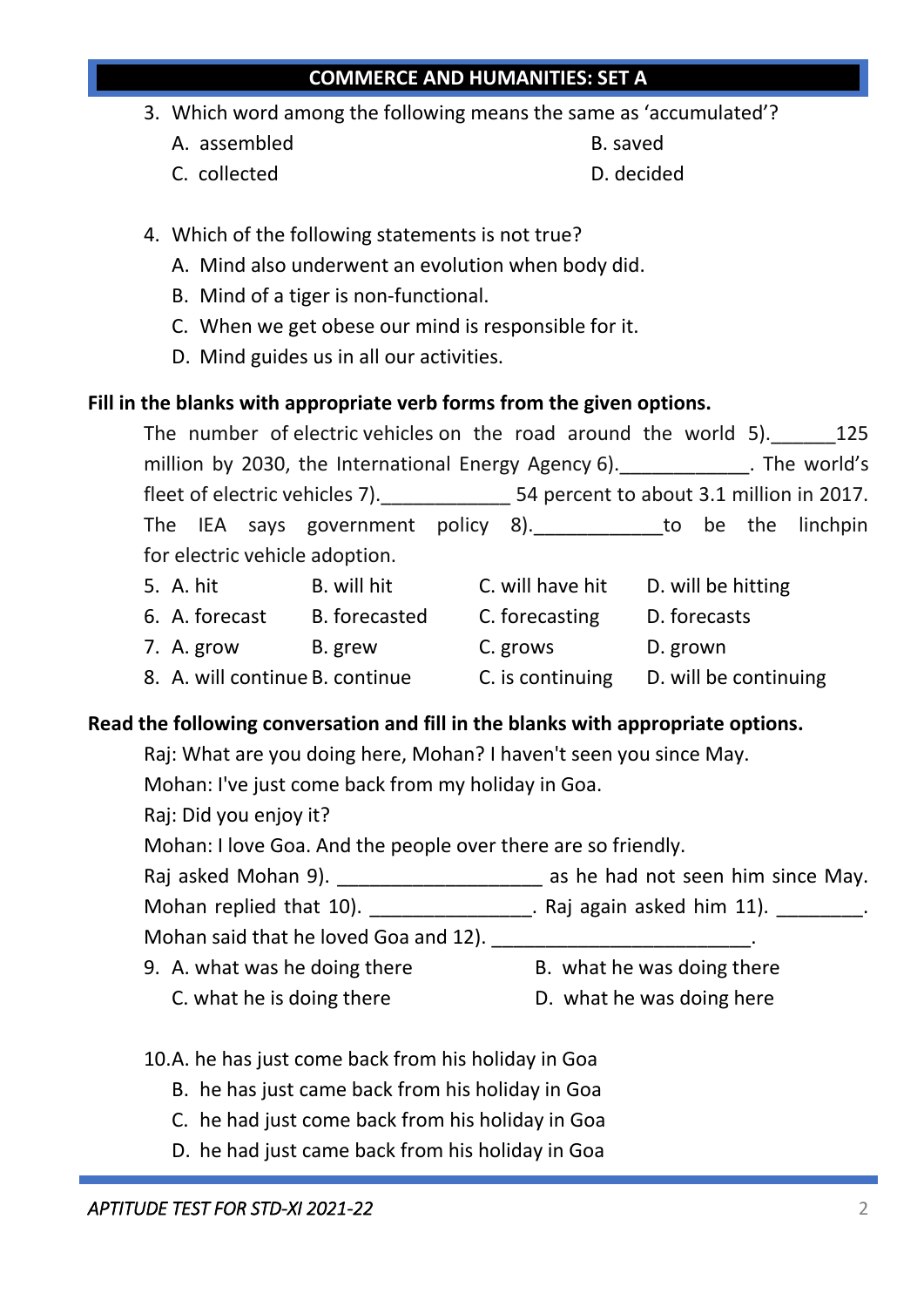- 11. A. if he did enjoy it B. if he enjoyed it
- - C. if he enjoyed that D. did he enjoy that
- 12.A. the people over there are so friendly
	- B. the people over there were so friendly
	- C. the people over there were very friendly
	- D. the people over there are very friendly

**Every sentence given below is divided into four sections marked A, B, C and D. Read the sentences carefully and choose the section that contains an error.** 

- 13.None but (A)/ a boiling hot cup of tea can (B)/ bring satisfaction (C)/ to me. (D)
- 14.As the meeting was (A)/ about to end, (B)/ he insisted to ask (C)/ several questions. (D)
- 15.Transport has been arranged (A)/ to facilitate(B)/ the students(C)/ in visiting the book fair. (D)
- 16.I was late (A)/ in reaching the school, (B)/ the teacher therefore, (C)/ made me to repeat the lesson. (D)

**Choose the appropriate prepositions from the given options to complete the sentences.**

17. He was unjustified in accusing us theft. A. for B. of C. with D. upon 18. This practice was brought \_\_\_\_\_\_ to prevent certain abuses. A. about B. in C. down D. off 19. When I called his residence this morning, he was still in bed. A. Into B. at C. on D. for 20. How can I give \_\_\_\_\_\_ when I am not at fault? A. Up B. away C. way D. in

#### **SOCIAL STUDIES**

- 21. "The most dangerous enemy of our social order". Who said it about whom?
	- A. Mahatma Gandhi about the British. B. Mazzini about Metternich
	- C. Metternich about Mazzini D. Napoleon about Lord Nelson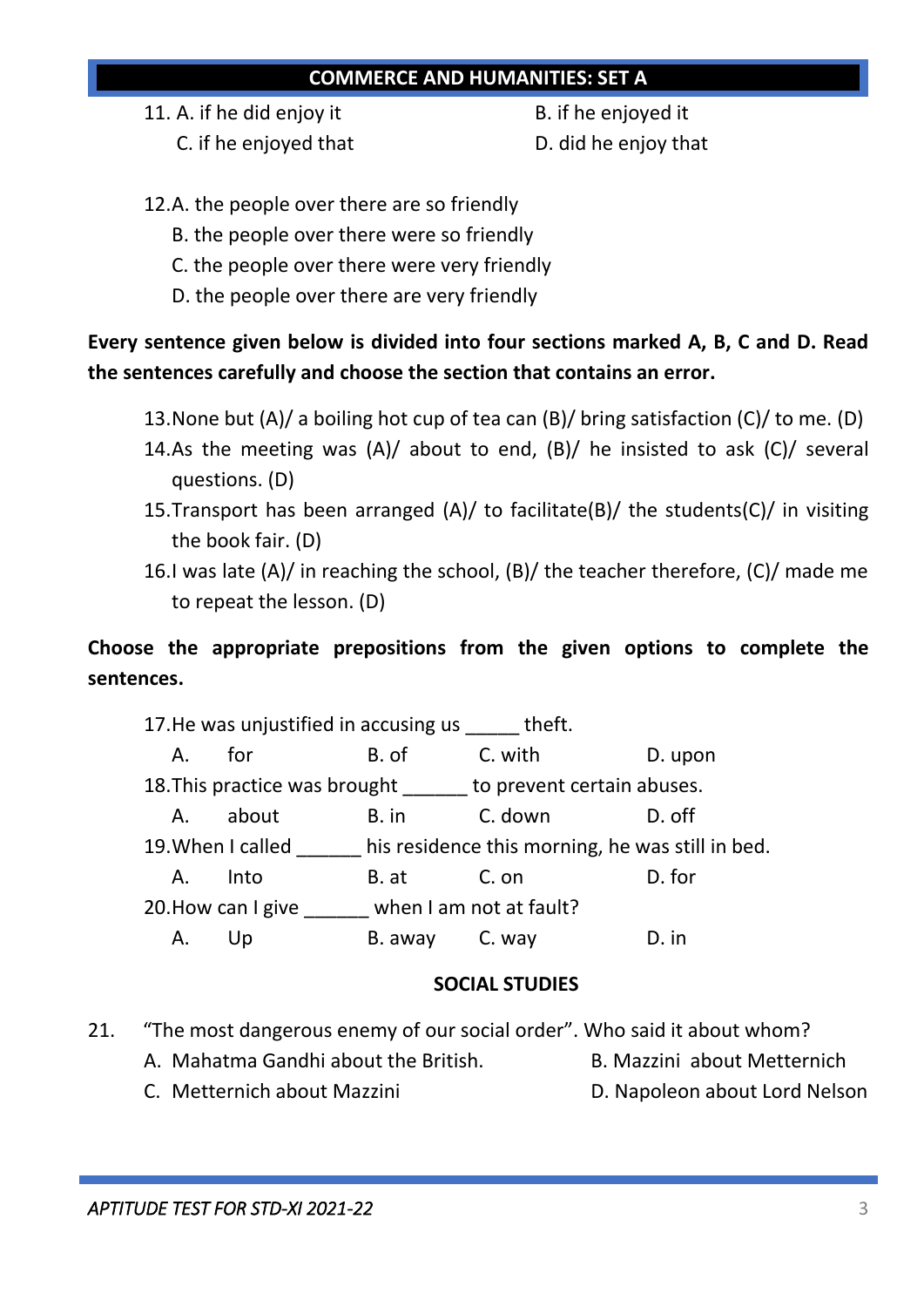- 22. Find the correctly matched pairs.
	- 1. Common people-*das volk*
	- 2. The fatherland*- le citoyen*
	- 3. Large land owners*- junkers*
	- 4. *Measure of cloth-elk*
	- A. 1 & 2 B. 2 & 3 C. 3 & 4 D. 1& 3
	-
- 23. Gandhiji supported the Khilafat Movement-
	- A. to bridge communal harmony between the Hindus & the Muslims.
	- B. as he was a supporter of the Caliph.
	- C. as he saw it an opportunity to unite both the communities for a larger national movement.
	- D. All of these.
- 24. During Civil Disobedience Movement, the Congress was reluctant to include the workers' demands as part of its programme of struggle. It was because-
	- A. the educated congress leaders undermined the illiterate workers.
	- B. the Congress felt that support to workers would alienate the industrialists & divide the anti-imperial forces.
	- C. the workers were supporters of the British.
	- D.the workers union leaders were mostly the British.
- 25. During Swadeshi Movement 'VandeMatram' was widely sung in
	- A. Uttar Pradesh B. Odisha
		-
	- C. West Bengal **C. West Bengal D. Jammu & Kashmir**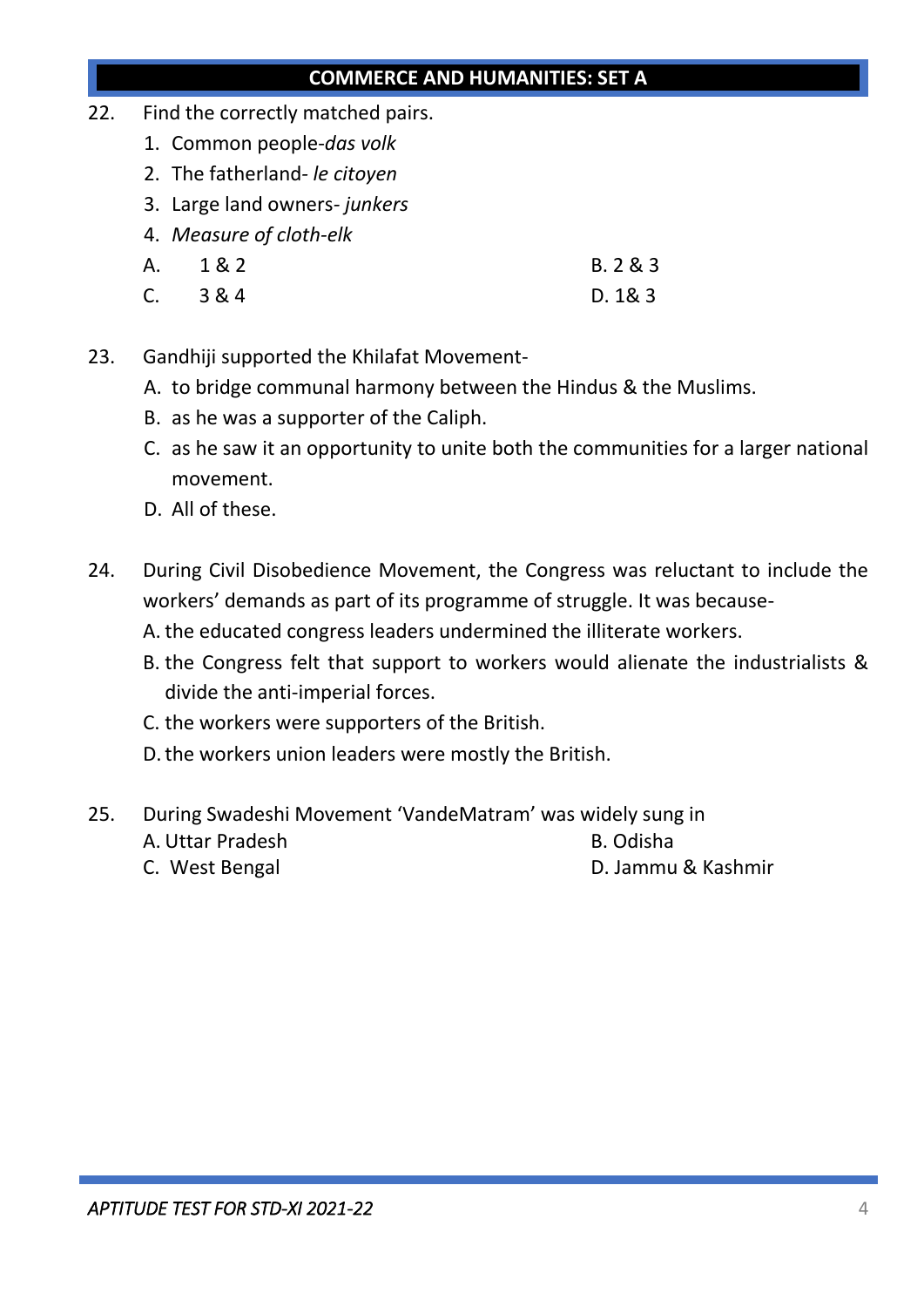26. Read the following paragraph and answer the question. "*Agri-exports touched Rs 2.52 lakh crores and imports at Rs 1.47 lakh crores in financial year 2019-20," the survey said. India occupies a leading position in global trade of agricultural products. However, its total agricultural exports basket accounts for a little over 2.5 percent of world agricultural trade."(The Economic Times, 29 January 2021)*

So far as balance of trade is concerned, India's international trade in agricultural products is

- A. unfavourable balance of trade
- B. favourable balance of trade
- C. not estimable.
- D. both favourable & unfavourable balance of trade
- 27. Choose the ports along the eastern coast of India arranged from north to south correctly.
	- A. Tuticorin, Vishakhapatnam, Paradeep, Chennai
	- B. Chennai, Tuticorin, Paradeep, Haldia
	- C. Chennai, Vishakhapatnam, Paradeep, Haldia
	- D. Paradeep, Vishakhapatnam, Chennai, Tuticorin
- 28. The main source of income of a bank is the-
	- A. Interest amount given to the depositors.
	- B. Interest amount collected from the borrowers.
	- C. difference between what is charged from borrowers and what is paid to depositors.
	- D. collateral of the borrowers kept with the bank.
- 29. Read the following paragraph and answer the question.

*"Manu is a small farmer. He took a loan of Rs. 10 thousand from the Grameen bank of his village. Due to irregular rain fall, he suffered crop failure. He is not in a position to repay the loan. He is also not able to provide food and other basic needs to his family. His condition is worsening day by day."*

This painful situation of Manu is called as-

- A. terms of credit B. collateral
- C. debt trap  $D.$  mode of repayment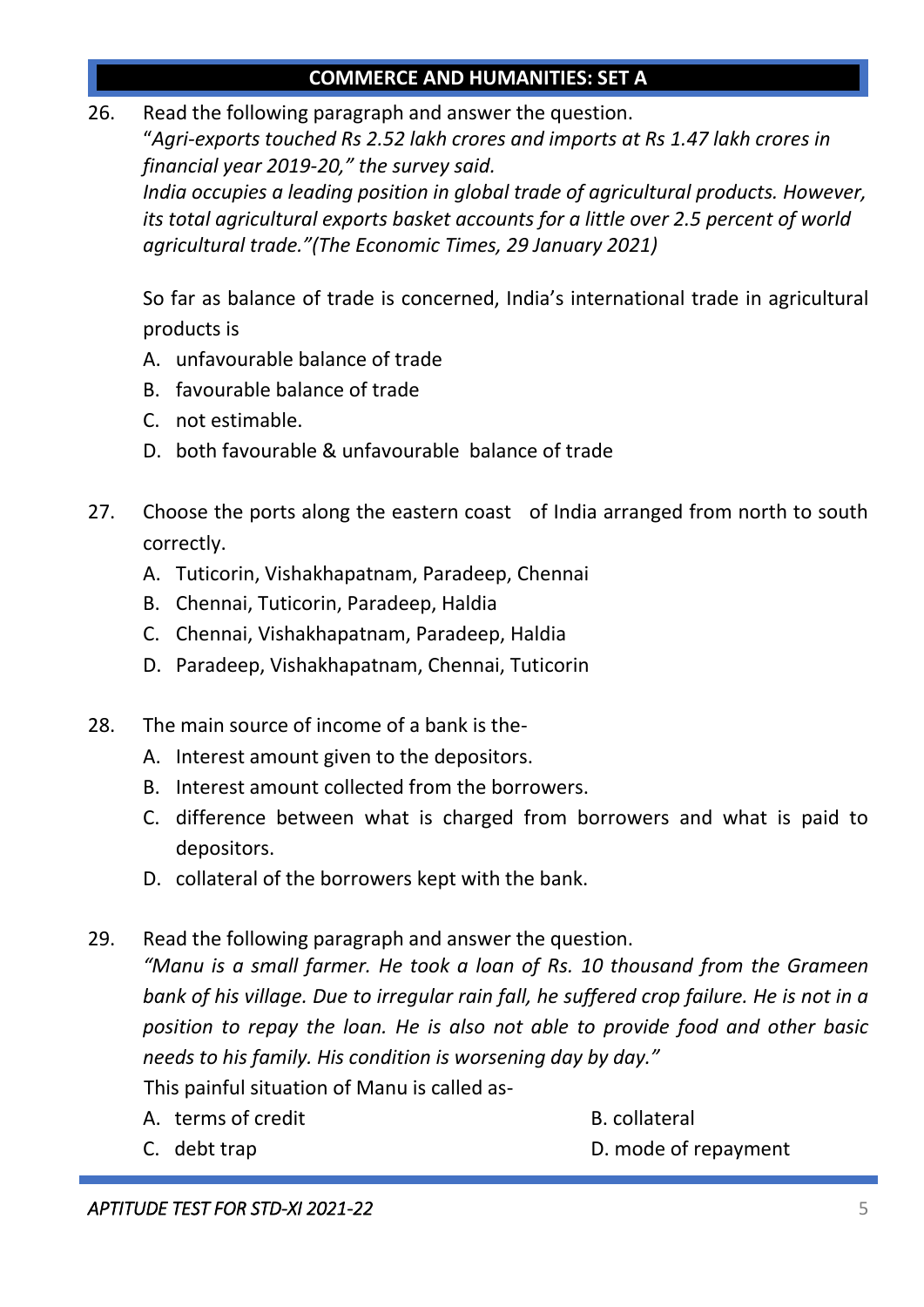- 30. Professor Muhammad Yunus, the founder of Grameen Bank in Bangladesh has got Nobel Prize for-
	- A. Economics B. peace
	- C. literature D. medicine

- 31. Identify the profession in organized sector that attracts women the most.
	- A. Engineering B. Teaching
	- C. Medicine D. Both 'B' & 'C'
	- 32. Mid- day meal scheme has been implemented in India to
		- A. encourage attendance
		- B. retention of children in schooling
		- C. improve nutritional status.
		- D. All of these
	- 33. Belgium shifted from a unitary to federal form of government in

| A. 1991 | B. 1992 |
|---------|---------|
| C. 1993 | D. 1994 |

34. Identify the group of countries which all belong to 'coming together' federation.

- A. Switzerland, Australia, Spain B. India, Spain, Belgium
- C. USA, Switzerland, Australia D. Australia, Spain, Belgium
- 35. In the question given below, there are two statements marked as Assertion (A) and Reason (R). Read the statements and choose the correct option. Assertion (A): Rural local government in India is also called the Panchayati raj. Reason (R): Each village or a group of villages in some states has a gram panchayat for local administration.
	- A. Both A& R are true and R is the correct explanation of A.
	- B. Both A & R are true but R is not the correct explanation of A.
	- C. A is true & R is false.
	- D. A is false but R is true.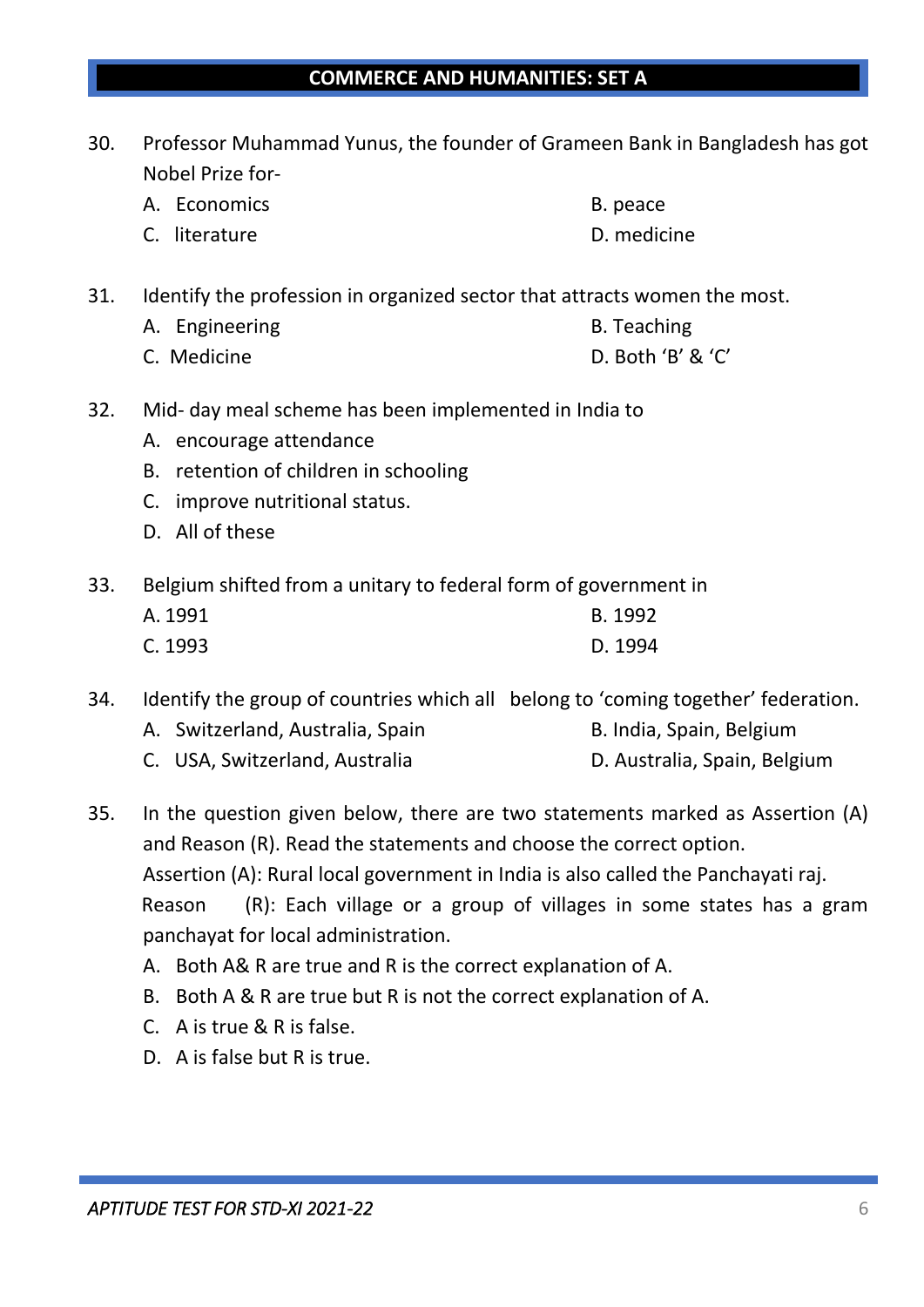- 36. Choose the incorrect option.
	- A. The country is divided into some number of constituencies for the purpose of election.
	- B. One constituency represents one district.
	- C. A state is divided into some specific number of constituencies for state election.
	- D. Each parliamentary constituency has within it several assembly constituencies.
- 37. Identify the correct statement relating to Election Photo identity Card.
	- A. This identity card is given to people of all age groups like the Aadhar card.
	- B. A citizen of India 25 or more years of age only is eligible to vote by showing this card.
	- C. This card is not compulsory for voting.
	- D. This card is also used as ration card and driving licence.
- 38. In the question given below, there are two statements marked as Assertion (A) and Reason (R). Read the statements and choose the correct option. Assertion (A): A MNC is a company that owns and controls production in more than one nation.

Reason (R): investment made by MNCs is called foreign investment.

- A. Both A& R are true and R is the correct explanation of A.
- B. Both A & R are true but R is not the correct explanation of A.
- C. A is true & R is false.
- D. A is false but R is true.
- 39. Cargill foods, is a very large MNC. It originally belongs to
	- A. Jammu UT of India.  $\qquad \qquad$  B. Peoples Republic of China
	- C. United Arab Emirates **D. United States of America**
- 40. Identify the negative result of globalization for the common people of India.
	- A. Increase in choices for people to buy different foreign goods.
	- B. Flexibility of labour law
	- C. Reduction in prices of many consumer goods in international market.
	- D. Some Indian companies have emerged as MNCs.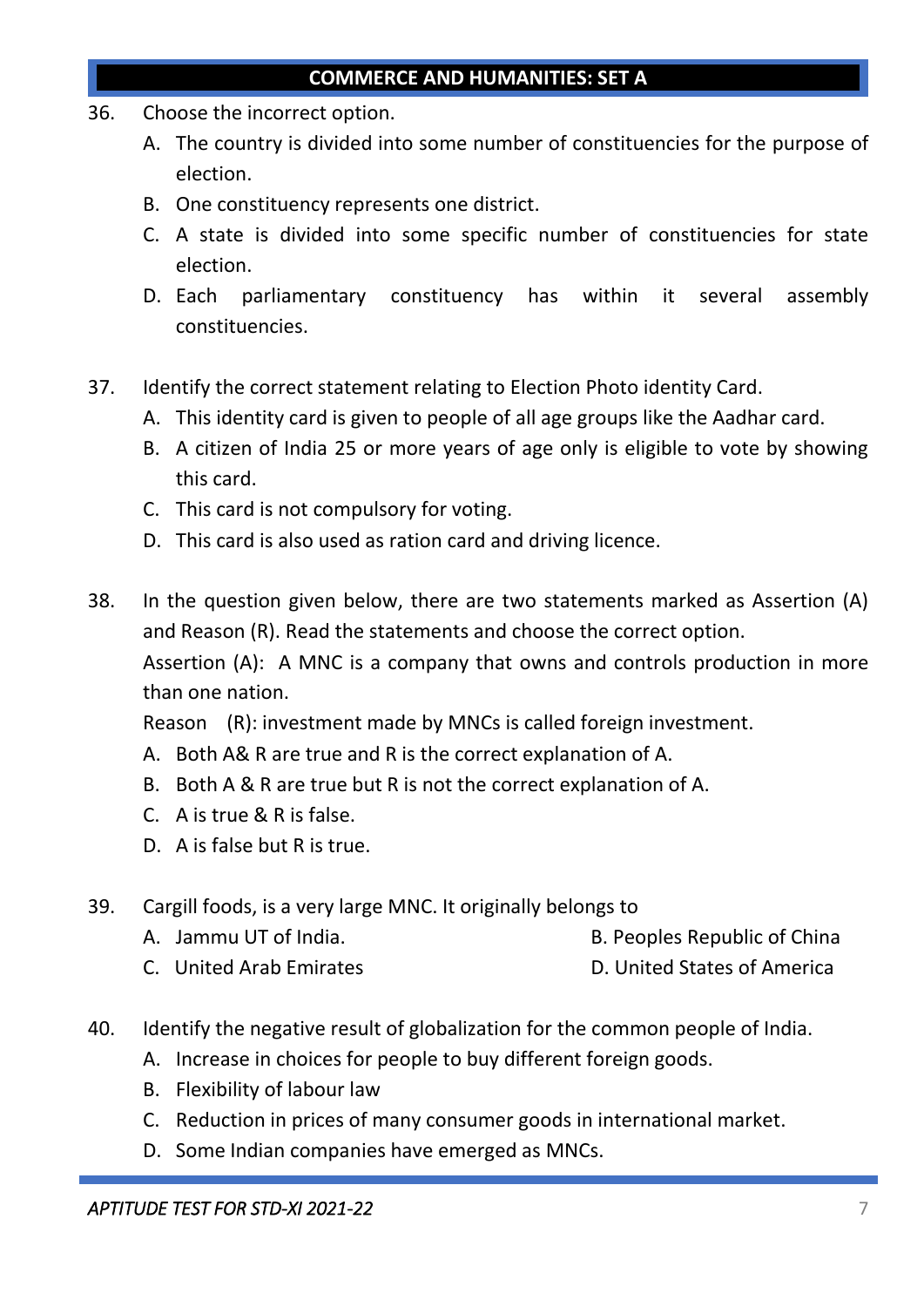| <b>COMMERCE AND HUMANITIES: SET A</b> |                                                                                                                                    |                     |  |
|---------------------------------------|------------------------------------------------------------------------------------------------------------------------------------|---------------------|--|
| <b>MATHEMATICS</b>                    |                                                                                                                                    |                     |  |
| 41.                                   | If the mean is 11 and the median is 13, then the value of mode is:                                                                 |                     |  |
|                                       | A. 15                                                                                                                              | B. 13               |  |
|                                       | C. 11                                                                                                                              | D. 17               |  |
| 42.                                   | The mean of ten numbers is 58, if one of the numbers is 40, the mean of the<br>other nine is:                                      |                     |  |
|                                       | A. 18                                                                                                                              | <b>B.</b> 60        |  |
|                                       | C. 162                                                                                                                             | D. 540              |  |
| 43.                                   | The sum of the deviations of the values from their mean is always:                                                                 |                     |  |
|                                       | A. 1                                                                                                                               | <b>B.O</b>          |  |
|                                       | C. 2                                                                                                                               | D.3                 |  |
|                                       | 44. If $x = \frac{2}{3}$ and $x = -3$ are the roots of the equation $ax^2+7x + b = 0$ , then the<br>value of $a^2+b^2$ is          |                     |  |
|                                       | A. 54                                                                                                                              | <b>B.45</b>         |  |
|                                       | C. 35                                                                                                                              | D. 48               |  |
| 45.                                   | The sum of the roots of the equation $x^3-2x+2=0$ is                                                                               |                     |  |
|                                       | A. 0                                                                                                                               | B. 2                |  |
|                                       | $C. -2$                                                                                                                            | D.1                 |  |
| 46.                                   | If the roots of the given equation $2x^2 + 3(k-2)x + k + 4 = 0$ be equal in<br>magnitude but opposite in sign, then value of k is: |                     |  |
|                                       | A. 0                                                                                                                               | <b>B.1</b>          |  |
|                                       | C.<br>$\overline{3}$                                                                                                               | D.2                 |  |
| 47.                                   | 100 cards are numbered from 1 to 100, the probability of getting a prime number<br>is                                              |                     |  |
|                                       | 3                                                                                                                                  |                     |  |
|                                       | А.                                                                                                                                 | $B. \frac{1}{50}$   |  |
|                                       | $\frac{1}{4}$                                                                                                                      | $D. \frac{29}{100}$ |  |
|                                       |                                                                                                                                    |                     |  |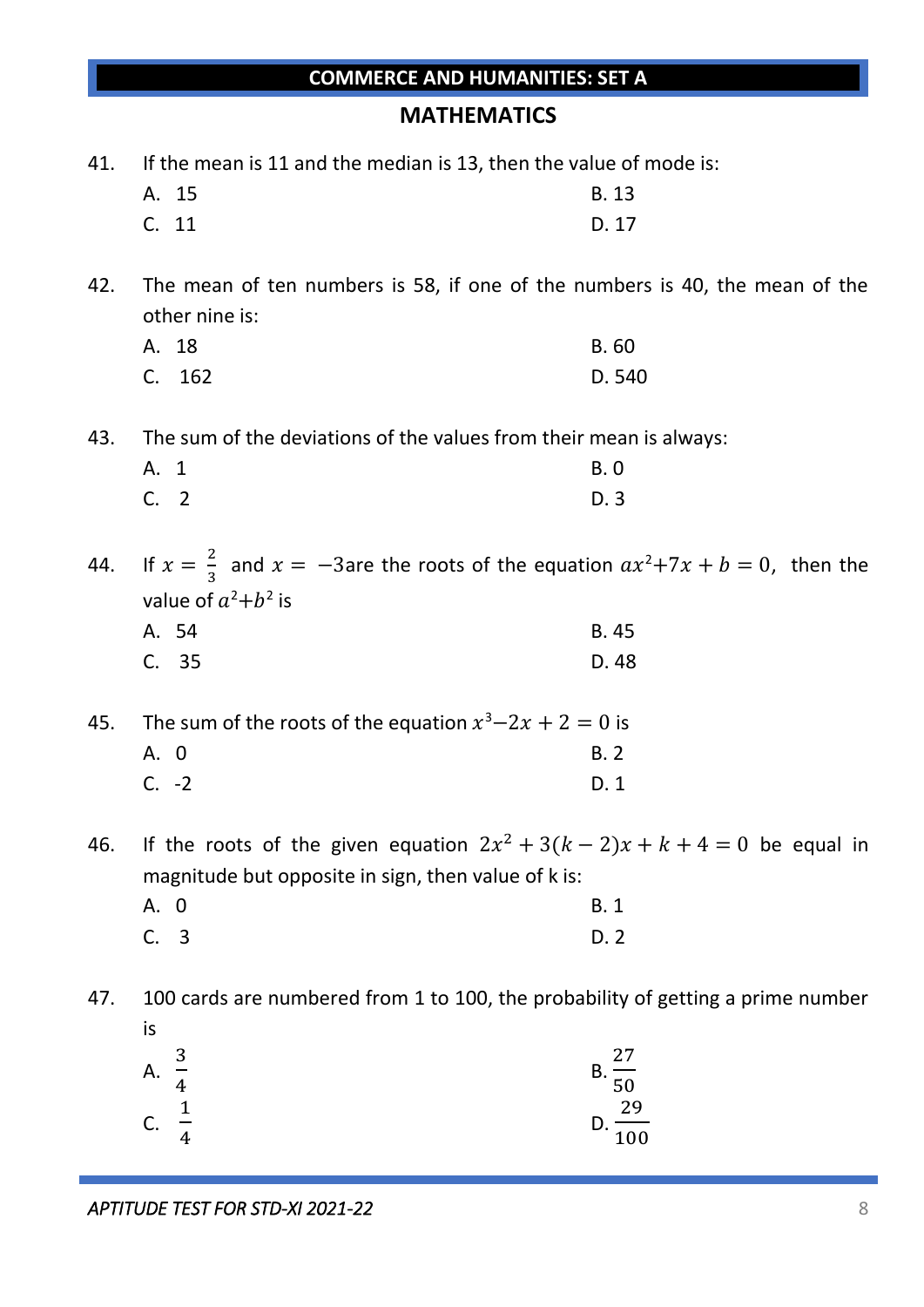| 48. | A bag contains 5 red balls and some blue balls. If the probability of drawing a blue                                 |                                      |
|-----|----------------------------------------------------------------------------------------------------------------------|--------------------------------------|
|     | ball is double that of a red ball, then the number of blue balls in the bag is:                                      |                                      |
|     | A. 5                                                                                                                 | B. 10                                |
|     | C. 15                                                                                                                | D. 20                                |
| 49. | The chances that a non-leap year contains 53 Saturdays is:                                                           |                                      |
|     | A. $\frac{2}{7}$                                                                                                     | $B. \frac{2}{365}$                   |
|     | C. $\frac{1}{365}$                                                                                                   | $D. \frac{1}{7}$                     |
| 50. | The line $3x+y-9=0$ divides the line joining the points $(1,3)$ and $(2,7)$ internally in                            |                                      |
|     | the ratio:                                                                                                           |                                      |
|     | 3                                                                                                                    |                                      |
|     |                                                                                                                      |                                      |
|     | A. $\frac{5}{4}$<br>C. $\frac{2}{3}$                                                                                 | B. $\frac{3}{2}$<br>D. $\frac{4}{3}$ |
| 51. | Area of the rectangle formed by the lines $ x  = 3$ and $ y  = 2$ is                                                 |                                      |
|     | A. 2                                                                                                                 | <b>B.</b> 6                          |
|     | C. 24                                                                                                                | D.3                                  |
| 52. | If the points $A(1,2)$ , $B(0,0)$ and $C(a,b)$ are collinear, then:                                                  |                                      |
|     | A. 2a=b                                                                                                              | $B. a=-b$                            |
|     | $C. a=2b$                                                                                                            | $D. a = b$                           |
| 53. | The co-ordinates of the centroid of a triangle whose mid points of the sides are<br>$(0,6)$ , $(8,12)$ , $(8,0)$ is: |                                      |
|     | A. $(4,6)$                                                                                                           | B. (16, 6)                           |
|     | C. $(8,6)$                                                                                                           | D. (16/3, 6)                         |
| 54. | The area of a circle that can be inscribed in a square of side 6 cm is:                                              |                                      |

- A.  $36 \pi \text{ cm}^2$  B.  $18 \pi \text{ cm}^2$ 
	- C. 12 π cm<sup>2</sup> D. 9 π cm<sup>2</sup>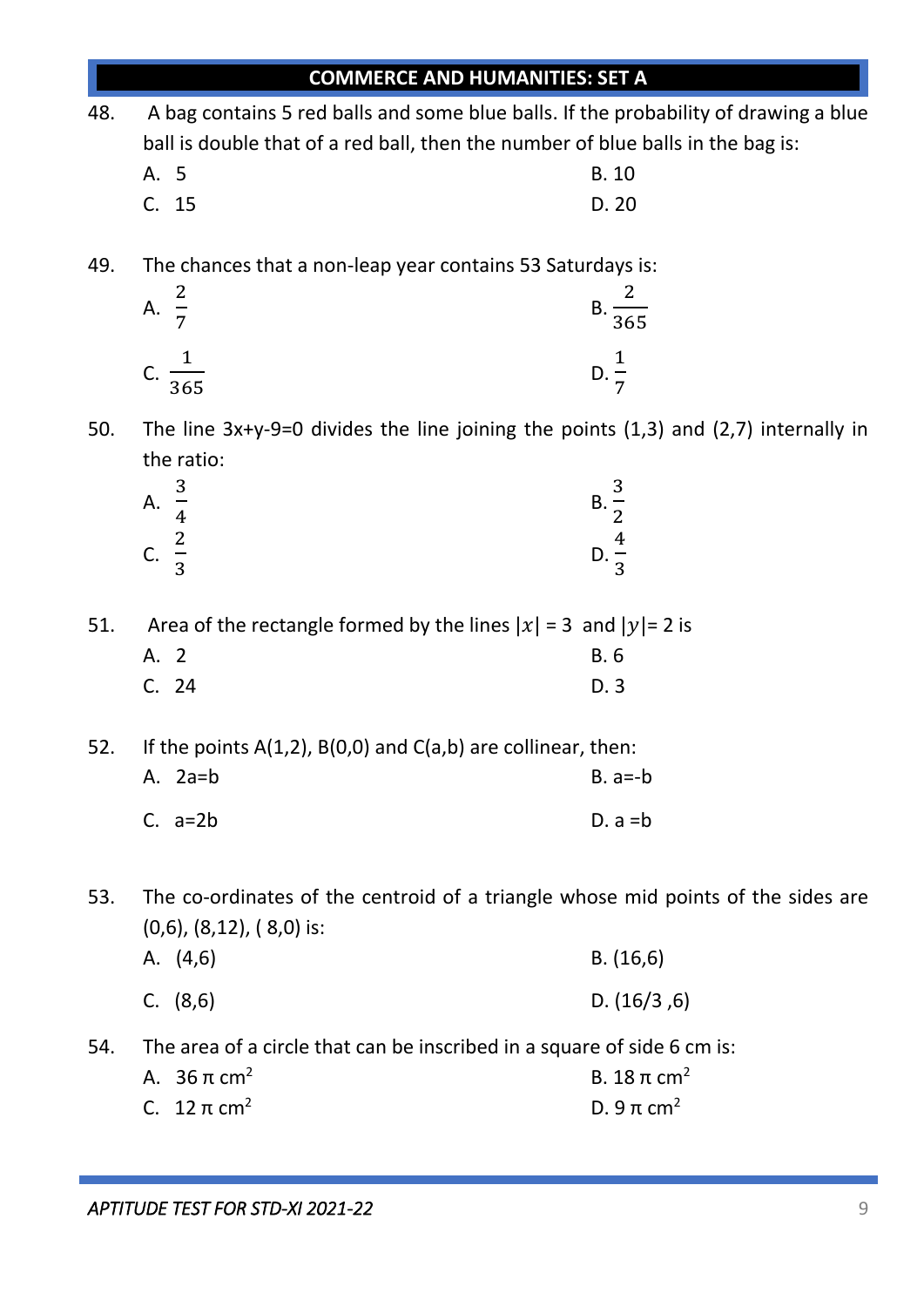- 55. On a square handkerchief, nine circular designs each of radius 7cm are made. The area of the remaining portion of the handkerchief is:
	- A. 300 sqcm B. 200 sqcm
	- C. 375 sqcm D. 378 sqcm
- 56. In the adjoining figure, the larger circle with radius 4cm is touched internally by two circles which also touch each other externally at the centre "O" of the larger circle. The area of the shaded portion is:



 $A. 4 \pi$  sq.unit B. 7  $\pi$  sq.unit C. 12  $\pi$  sq.unit D. 16  $\pi$  sq.unit

57. If each edge of a cube is increased by 50%, the percentage increase in its surface area is :

| A. 150% | B. 175% |
|---------|---------|
| C. 125% | D. 110% |

58. 50 men took a dip in a water tank 40m long and 20m broad on a religious day. If the average displacement of water by a man is 4 cu.m, then rise in water level in the rank will be:

| A. 20cm | <b>B. 25cm</b> |
|---------|----------------|
| C. 35cm | D. 50cm        |

59. If the surface areas of two spheres are in the ratio 16:9, then their volumes will be in the ratio:

| А. | $\frac{27}{1}$<br>64 | 64<br>$\overline{27}$ |
|----|----------------------|-----------------------|
| C. | 2                    | 3                     |